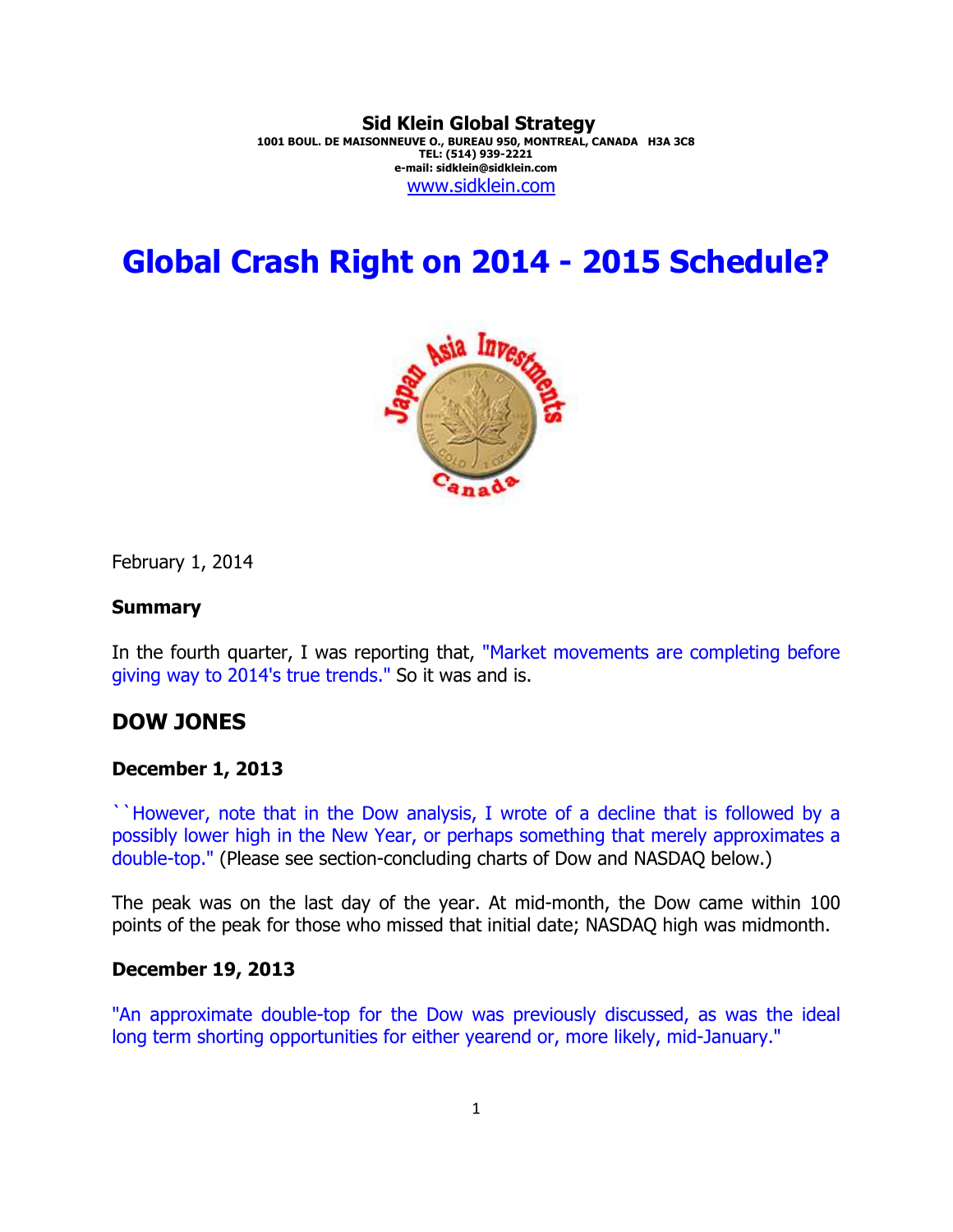"I draw particular attention to the October 29 report, which outlines the sequence, depth and form of a **cataclysm that should get fully underway in 2014.**

"The latter report discusses, illustrates and breaks down the OMINOUS expanding triangle which has formed over the past 13 years."

The October 29, 2013 report is one of the most critical reports that SKGS or any of its eponymous predecessors ever wrote, due to its Dow section. Retransmission available.

The 25-year chart below is updated through last Friday. Study closely. You will never be so well paid or protected for your time.

## **October 29, 2013**

"Despite tomorrow's new high in the Dow, the MACD will not attain to the level it reached in September. (This has transpired; see section-concluding chart.)

"Below, please note the **25-year Dow chart.** As often discussed, an expanding triangle is less common than others, and more dangerous as well.

"It is a pattern that has 7 points, where each point reflects a higher high than the previous one, while the lows within the pattern are lower that the preceding bottom. Such a pattern, it is easy to understand, bespeaks greater volatility.

"Point #6 is the rally that does **not** come close a new high, and it is followed by point-7, which is the pattern-concluding smash.

"In the case below, point #1 was at the end of 2002. Point-2 occurred at the end of 2007, while point #3 completed in March 2009. Point-4 is ending now.

"Point-5 will take the Dow to a level around 6000, with much of the train wreck occurring in 2014 - 2015.

"The destruction will relate to the growing materialization of hyperinflation, sovereign and major corporate defaults, and political instability (World War Three) that will ultimately manifest fully during point-7 later this decade.

"Regardless what causes it, point #6 should provide the world with "hope", as the Dow rallies from  $\sim 6000$  to  $\sim 9800$ .

"Contemplating time, please note that point-1 took 3 years to complete, while point-2 required 5 years. Point #3 only took a bit over a year in the debacle of 2008. Point #4, now completing, will have taken about 5 years.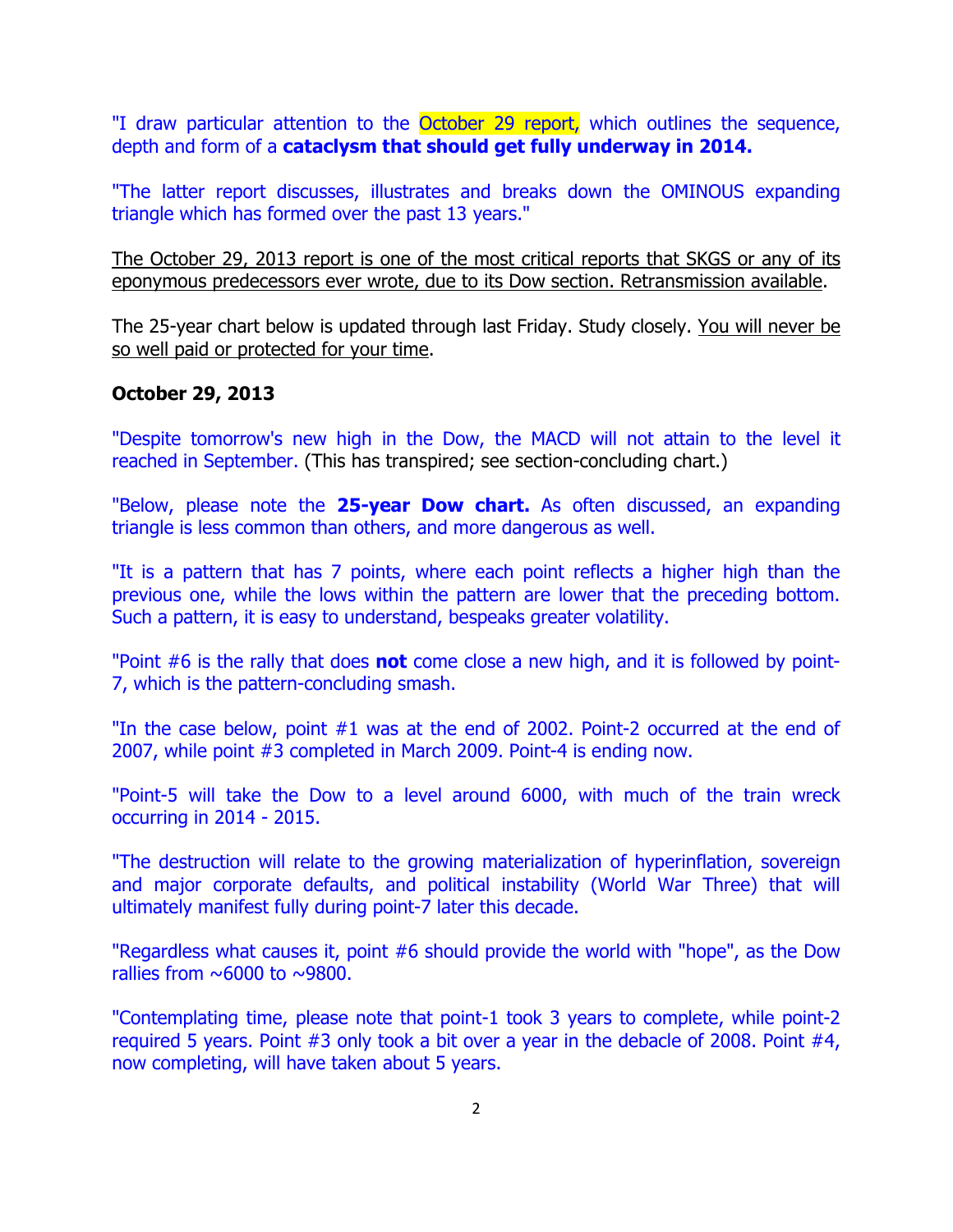

"The rally phases (points 2 and 4) will have each taken about 5 years, while the declining periods have taken about 1 and 3 years, respectively.

"Apart from noting the consistent Fibonacci relationships (2 preceding paragraphs), it is also worth noting that the declining periods may well be accelerating, certainly when adjusted for the depths of the movements (more points per unit of time).

"So, if the Dow took just over a year to decline just under 8000 points, just how fast will the Dow have fallen 10,000 - 11,000 points? A year and a half?

### "Anyone for deep out-of the money puts?"

Yet again, please note the critical nature of yearend periods, generally speaking.

While one may have positioned oneself with a very long term put spread, long term puts, or, simply, the opening leg of a long term put spread, one should be mindful of a possible short term low having been hit earlier in the day on Friday.

This is particularly important for a player seeking to put on the short leg of the long term put spread. Again, please revisit the excerpt in blue, from the October 29, 2013 letter, above.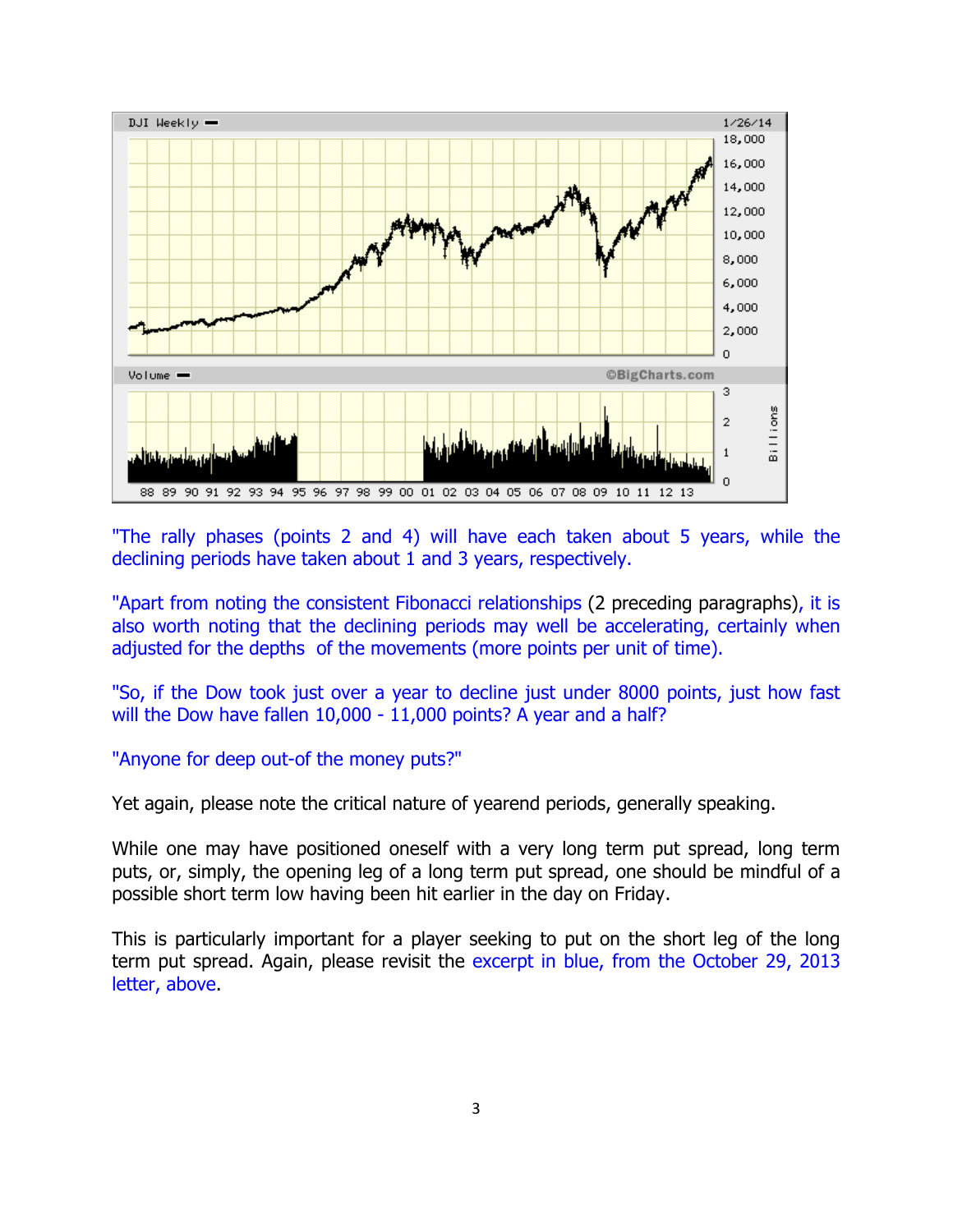

In the case of all of the charts this month, the MACD appears above the price charts while the slow stochastic, my favourite indicator, appears below it.

Both of these momentum indicators suggest oversold readings, though this would also be consistent with a long term and bearish trend change. Still, to play the odds would be to assume a strategy that allows for a rally from here.

Of course, what would be different, would be a failure to make a new high and stop around, say, 16,350, before resuming the decline.

In the excerpts above, I had forecast a peak for yearend, with a more likely final high at midmonth which would approximate a Dow double top. That the NASDAQ made its high at midmonth suggests that that was the orthodox peak (lower high) for the Dow.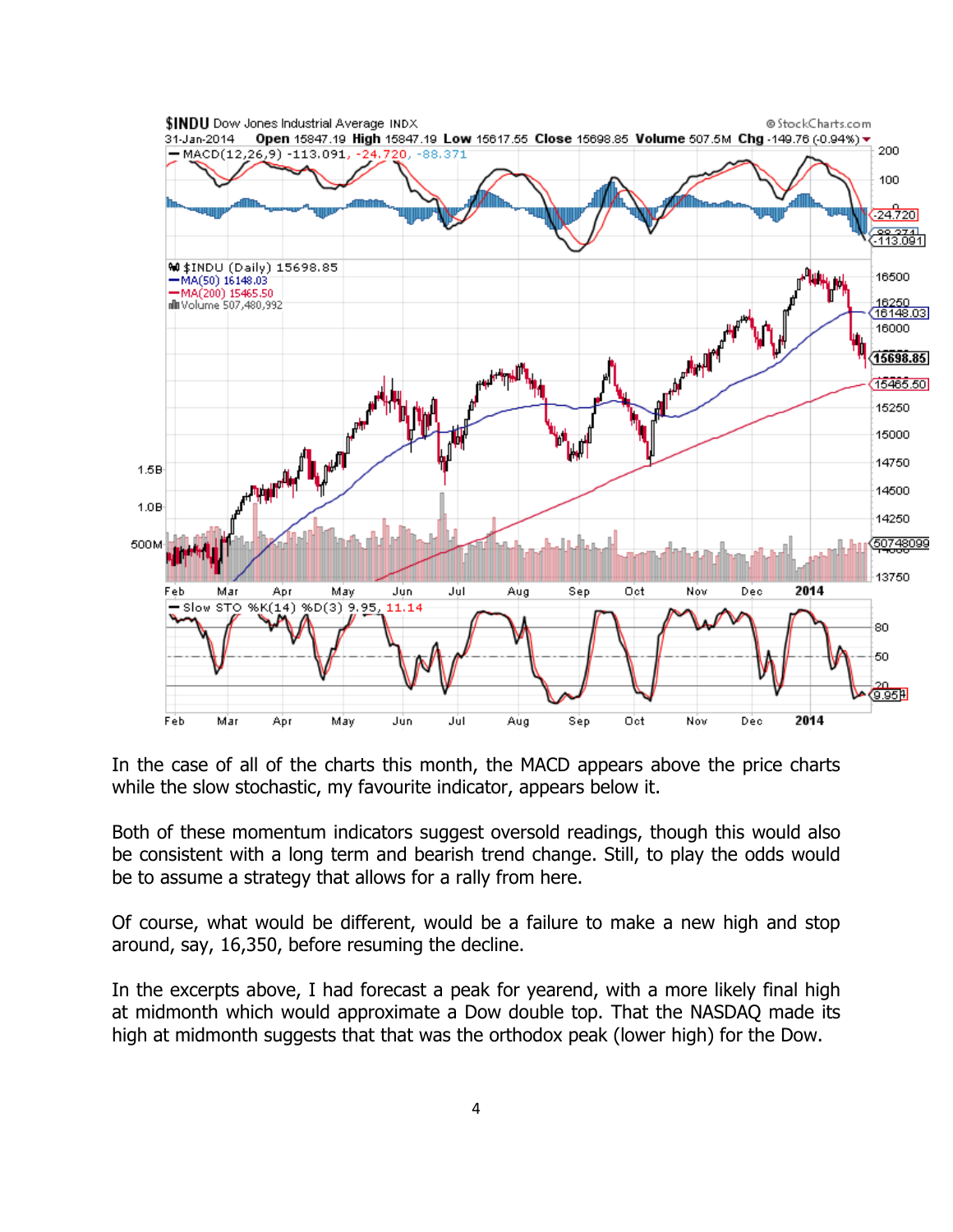Therefore, given the precise forecast, one may feel emboldened to not doubt the analysis to-date, and seek to capitalize on the greatest market Crash in modern history.

I wish to again stress: DEEPLY oversold readings (as evident in the MACD readings) is entirely consistent with a market in the throes of an unfolding Crash; this was the case in 1987.



## **VIX**

Once again, the VIX failed to confirm new market highs by at least matching (if not breaking) last March's lows. As well, both the VIX's momentum indicators and its chart's lofty right shoulder at 19 are consistent with a short term top in the equity markets.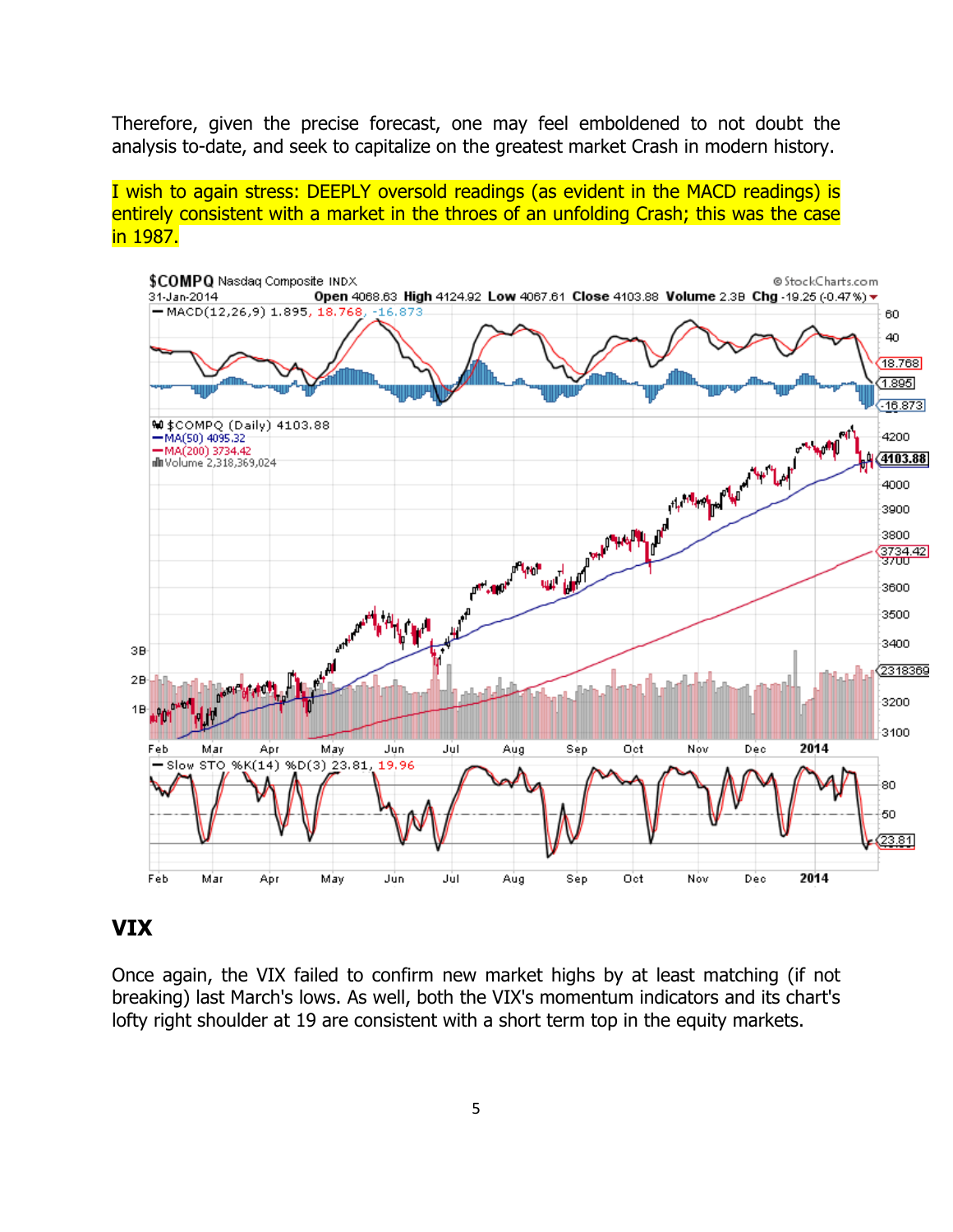One thing is certain: it has long since been clear that any approach of the 12-level (8 times) has marked an easy entry for those purchasing premium (puts).

Further, since this countertrend indicator may also provide a trader with a peak in the stock market, timing one's put purchases according to the VIX level could have also served-up a double-play ball, by coming through with base premiums right at a perfect, or near perfect summit.



## **NIKKEI**

#### **October 29, 2013**

"An A-B-C-D-E contracting triangle occurs in wave-4 patterns. In other words, what follows is necessarily the final move up.

"By consequence, a quick run-up of as much as 1500 points to form a double-top is very possible; even a slight decline from here below 13,900 would negate this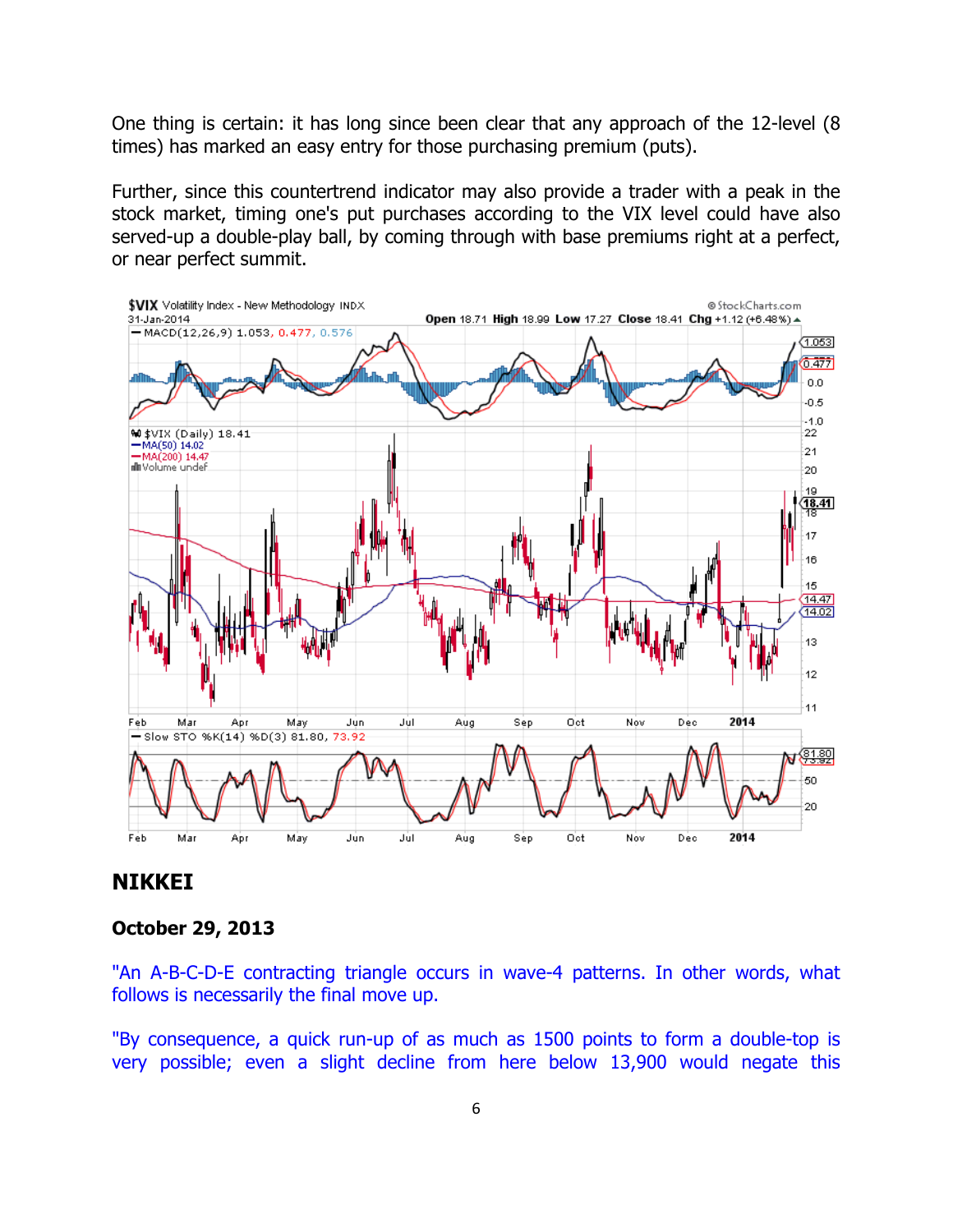#### interpretation."

The fact that this is precisely what ensued, lends credence to the view that one should heavily weight the Elliott rules applicable with respect to such patterns.

Specifically, the decline that follows the rally from the 5th ("E") point of the triangle, should return to the area of the lift-off or, in other words, in this case, the 14,500 zone.

The way the Nikkei trades, a 400-point intra-day move down, could even be a one-day event. Traders be alert Sunday (tomorrow) night. (Just tape the Super Bowl, that's all.)

The following **1-year Nikkei chart** reflects the above triangle during the August - November period.



### **December 19, 2013**

"Separately, for a quarter-century I have been writing of an extremely long history (since the 70s) of Japan making perfect highs or lows right at our yearend, while secondary extremes occur during the March 15 - 31 period, their yearend."

### **SHANGHAI**

**October 29, 2013**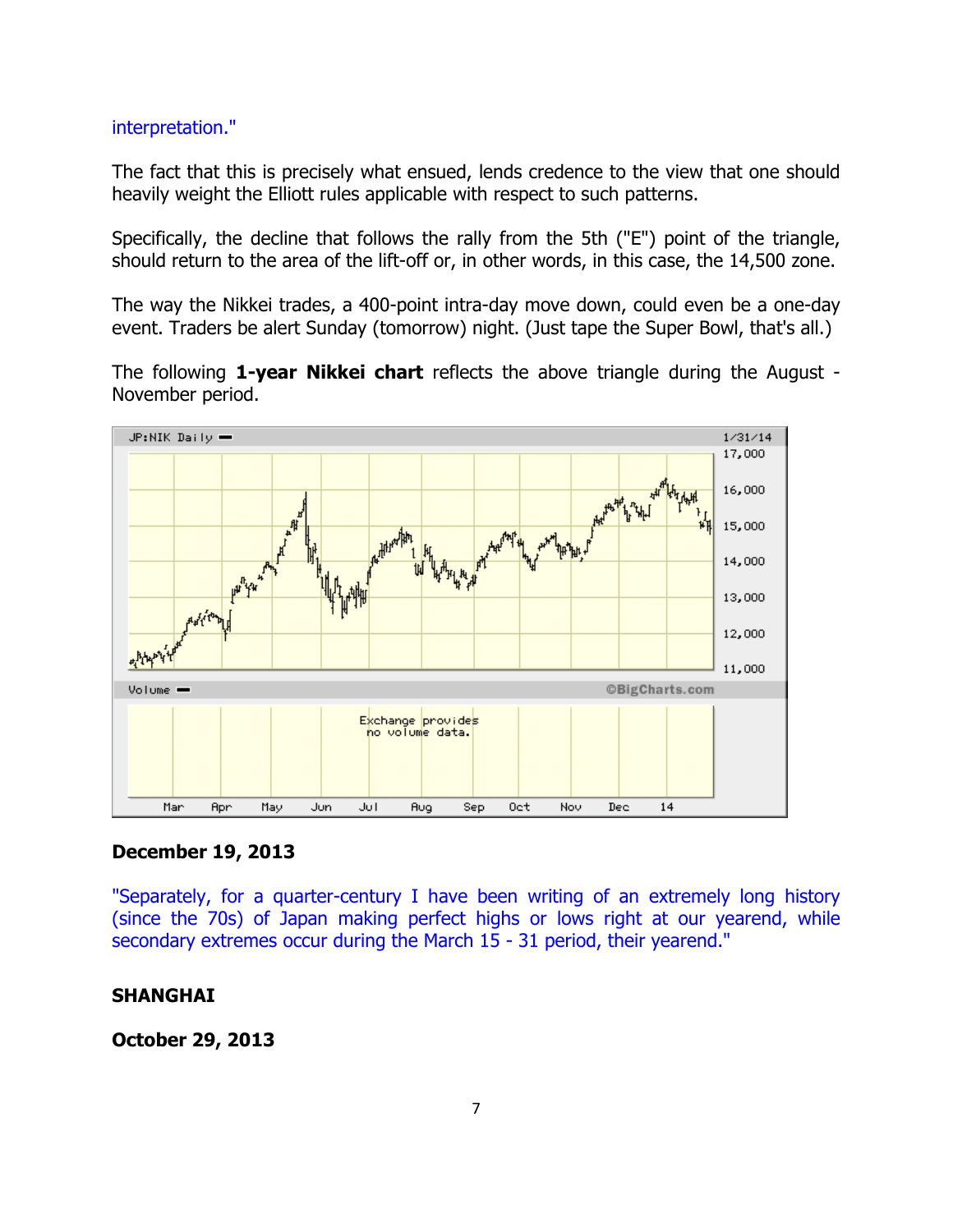"Without describing complex wave counts, this nutty off-cycle market can take **a stab at 2300 before resuming its downtrend."** 

## **December 1, 2013**

"I reiterate that a break of the 1800 - 1900 zone will fuel the precious metals stampede.

"More and more is being made of the fact that "the Chinese" are hoarding gold and that the metal will spike once the world discovers just how vast their holdings have become."

As far as the October 29 and December 1, 2013 forecasts are concerned, they came to pass, as illustrated by the **1-year Shanghai chart** at the bottom of this section.

What is more telling, whether one trades Shanghai or not, is the news concerning China's massive shadow banking system, which some believe has set the stage for a global markets' shaking catastrophe, even greater than Wall Street's chicanery of 2008.

This week, a major buyout took place of a financial institution involved in the Chinese ponzi scheme that "guarantees" loft yields on investment (their products simply go by another name).

Technically, it involved a default, since investors had to forego their interest payments. However, their principal was secured, and the calamity has been postponed.

Once it occurs, and it will, the Chinese people (private investment) will stampede into precious metals, as repeatedly described here.

Another and major bit of news was the humourus official claim that gold holdings are unchanged from 2009 levels, as mentioned last month, when 2 key charts illustrated the massive Chinese gold purchasing that has transpired.

Unofficial estimates from respectable sources have now estimated Chinese gold holdings (public) to have grown by 270% to 500% over the past 5 years. Once that is announced, the sky is the limit.

However, it is equally known that China is massively underweight gold, as a per cent of currency reserves.

In other words, it is not in their interest to release news that would skyrocket the price of what they need to continue to buy. At the same time, it is the latter fact that is most "precious" for the gold and silver bulls.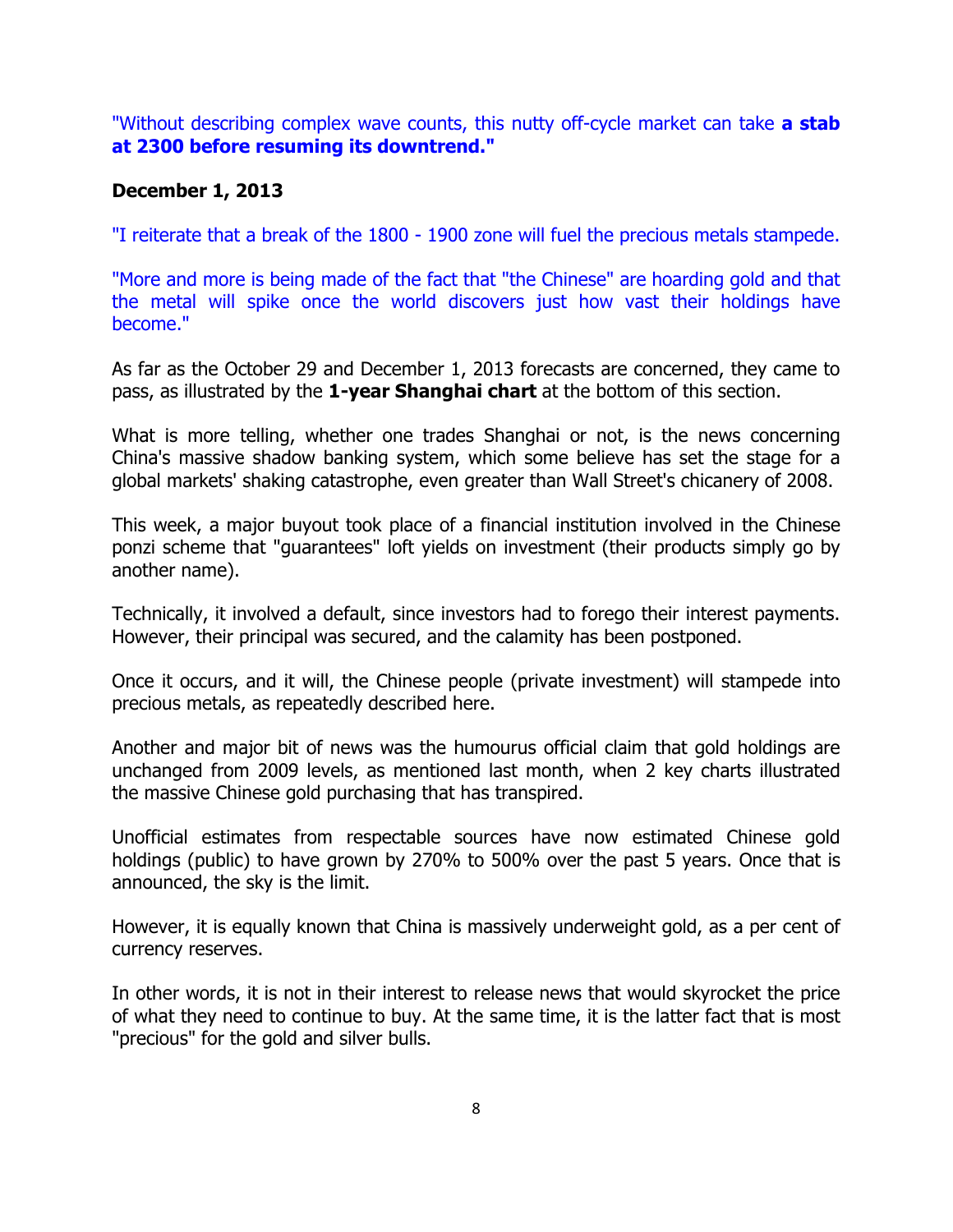

## **PRECIOUS METALS**

The fundamentals remain screamingly bullish, though a comment is merited as regards silver's dramatic underperformance versus gold over the past month, though it is to be noted that each metal did indeed bottom right on the final day of the year, as forecast.

This week, whether the stock market was rising or falling, the PMs were moving in the opposite direction. However, the downside was predominant in equities. Therefore, concerns over the stock market, and the economy by extension, had a negative influence on silver.

Apart from trading co-directionally with gold, silver also has a similar relationship with copper, which is more tied to economic strength and inflation. However, the precious metals aspect wills out, most certainly.

The MACD indicators in the case of each metal, whether looking at the 1-year daily charts or 3-year weekly ones, are neutral. However, the slow stochastic (my favourite indicator) in the 1-year charts illustrate something different.

In the case of gold, it flashed and shows a clear sell signal and divergence, right at the virtual peak this past week. One could look at this and conclude that there is room for decline, since the stochastic is between neutral and overbought.

However, silver is virtually oversold right now, and could start upward with gold returning to neutral in the 50 area. Any break of the yearend low would create a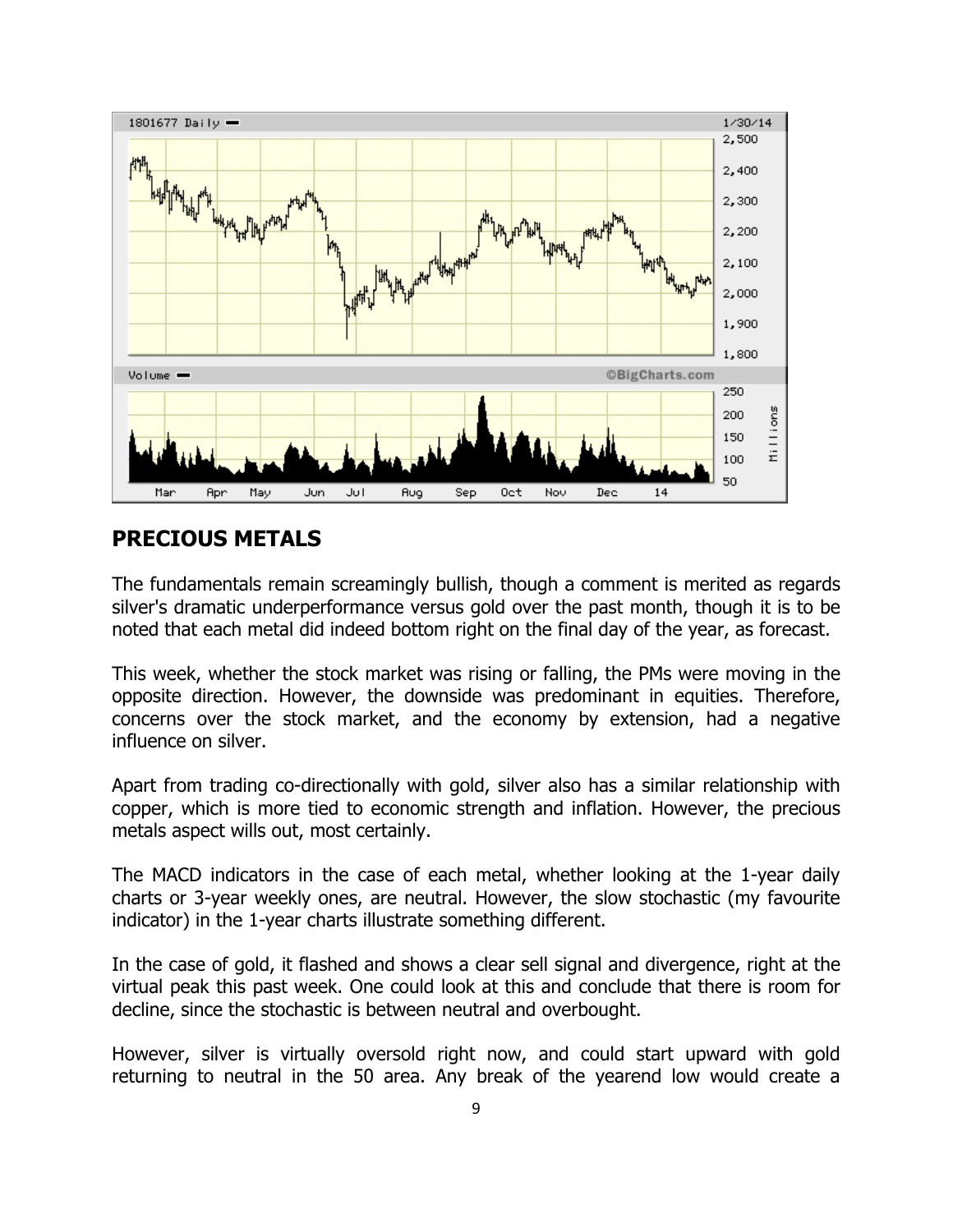MASSIVE bullish divergence versus mid-November; such divergences precede major advances.

Cyclically, it makes sense to me that any move lower in silver should be completed by Thursday, and since gold has shown great strength, when considering the news background, a neutral reading is all that one requires in gold. Two to four days is more time than what is necessary for gold to achieve that from present stochastic levels.

Gold's downside potential is  $\sim$ \$15. According to a combination of analyses (including arcane pattern repetition recognition), silver's ideal low, apart from the inferences I draw from cyclicality, would be Thursday afternoon, around \$18.04.

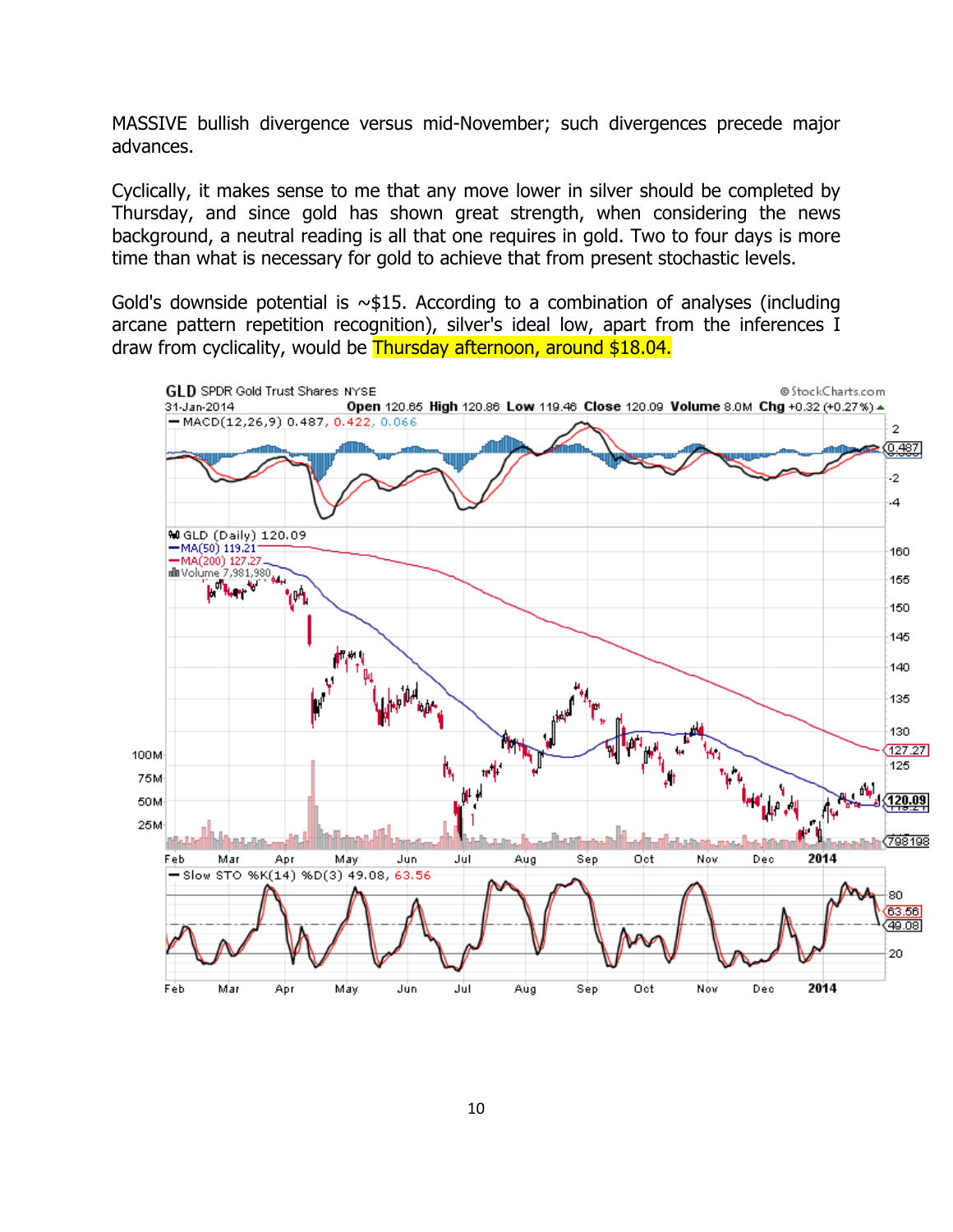

The weekly charts and their slow stochastic momentum indicators that follow on pages 12 and 13 illustrate:

Reconfirmation of my notion that Wednesday or Thursday should mark lows in the PMs, and that any new low in silver would enjoy massive bullish divergences against BOTH the December and June lows.

Such is the case for gold as well, though the mathematical probability for a new low in gold is much less than in silver and highly unlikely, I believe. This is yet another major driver for silver, since the latter is far more tied to gold than anything else.

Moreover, once the uptrend commences in earnest, silver enjoys a 2:1 beta. In simple terms, it rallies twice the per cent gains versus gold (same on the downside).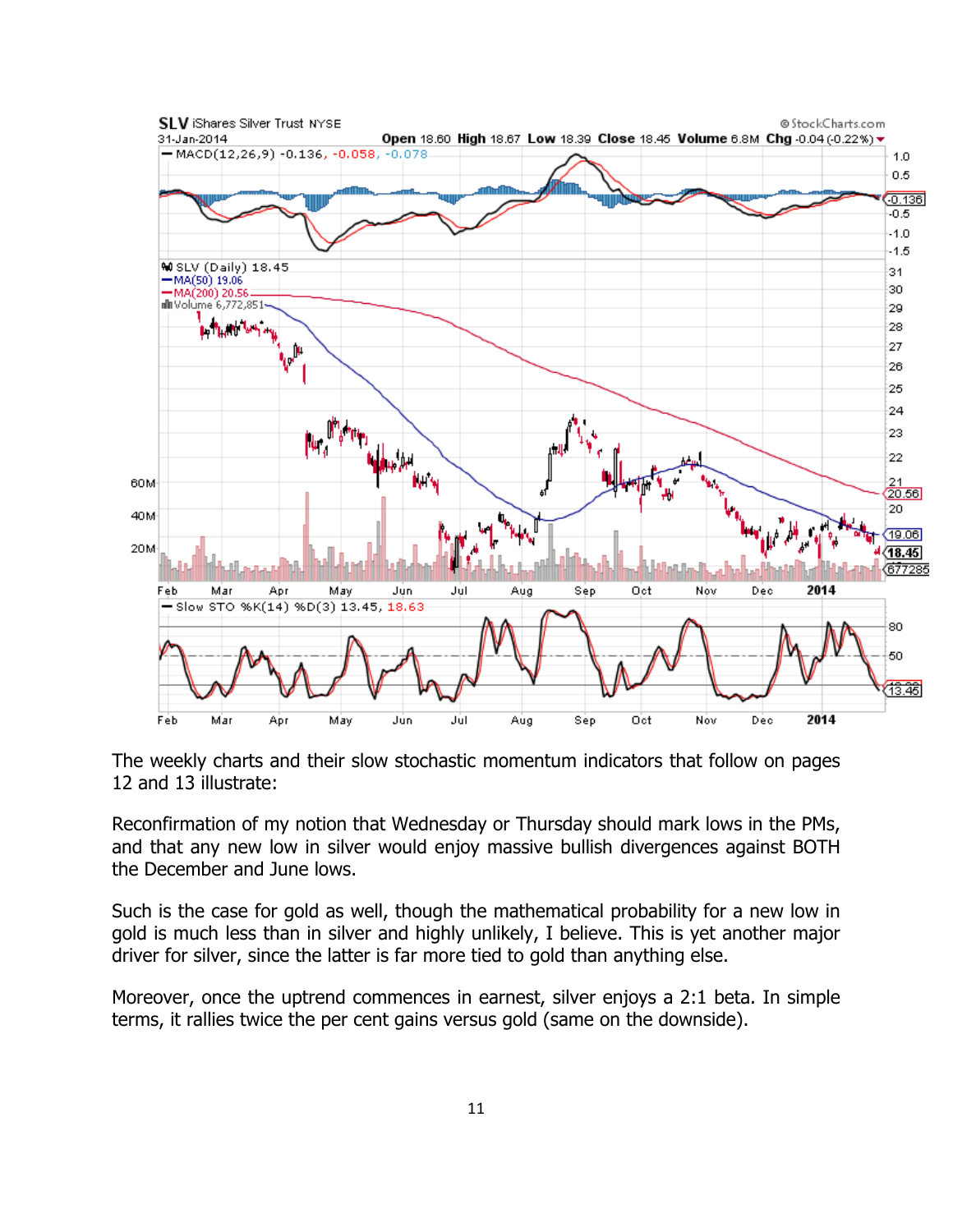

Following the 3-year weekly silver chart on the next page, please note the 2-year daily chart of the TLT, on page 14: the Barclay's 20+ year Treasury Bond Fund.

Much has been made of the historical finding that gold's advances have coincided with declining rates.

Since identifying the precise peak just above 126, the TLT has plummeted to almost par. Now, it has rallied  $\sim$ 7 points and, in doing so, has broken the vicious downtrend.

While I believe that a near term top is being made, no meaningful consolidation should take place before completing this march toward  $\sim$ 110, at which point the chart should finally reflect some bearish divergences.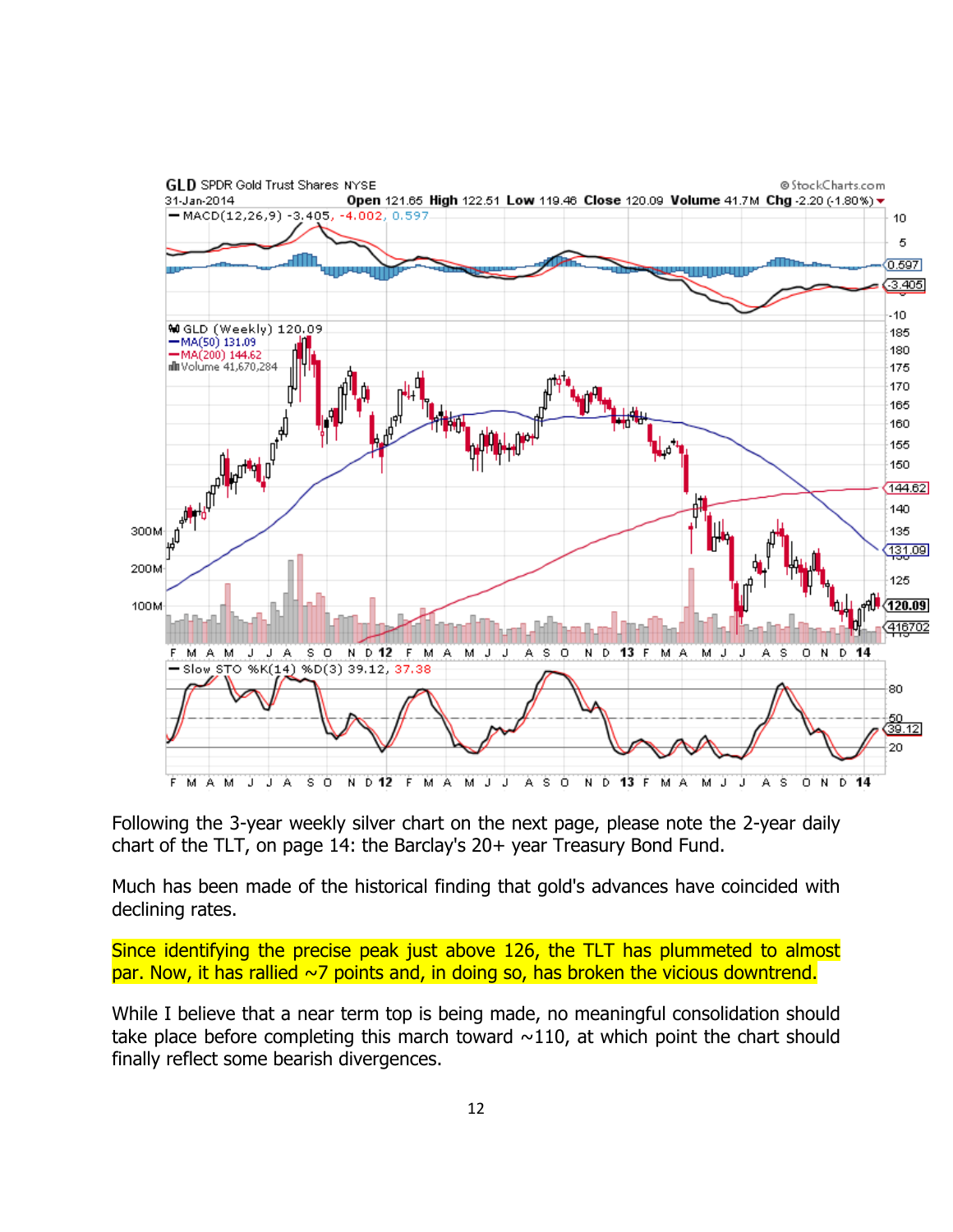

Until then, lower rates are to be expected....and then later in the year as well, as the 114 resistance level acts as a magnet.

As we can see, the very lofty level of the TLT's slow stochastic suggests plainly that any pullback will indeed create a bearish divergence when the TLT subsequently rallies to  $\sim$ 110.

Lower interest rates also means a weaker USD, which further translates into higher PM prices.

On a final and general technical note, please observe what happened once the pattern powered through the 50-day moving average (blue line).

Since such action typically triggers buy stops, the march continued right through the 200-day MA, where a relaxation would be considered normal, right about now.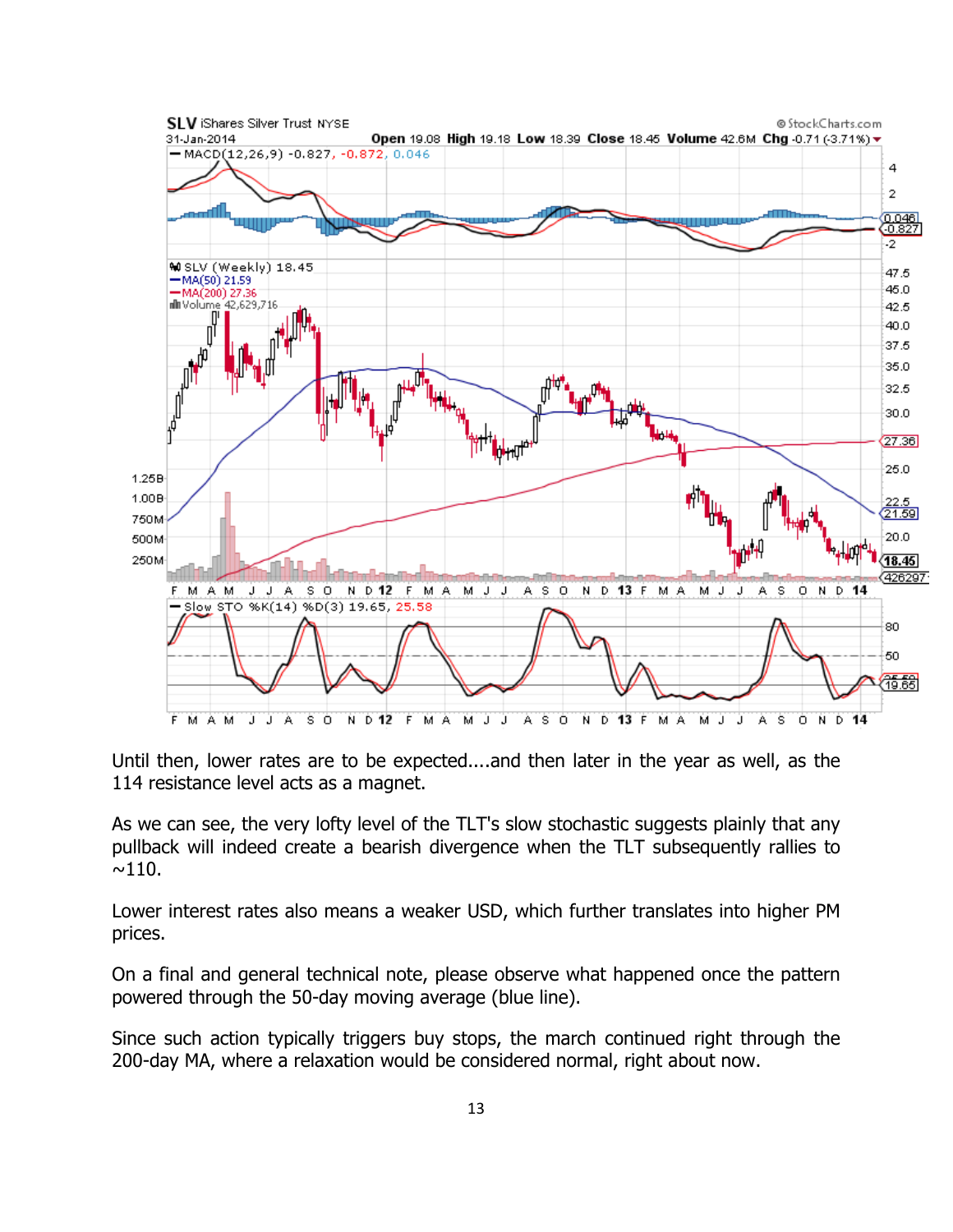Expect the same from the PMs and note how this is already unfolding there. The event will be far more dynamic than what we have already seen in long rates (TLT).



## **CURRENCIES**

Since it affects EVERY asset class, the reader may wonder why I have not yet mentioned the bad decline in emerging markets (last 3 months) and their currencies' crash this year.

Very long before anyone ever talked of a totally interconnected global marketplace, global indices would eventually come into line with their brethren elsewhere in the world. The fact that it wouldn't happen overnight allowed Westerners and, particularly Americans, to believe that there was just cause for their apparent immunity.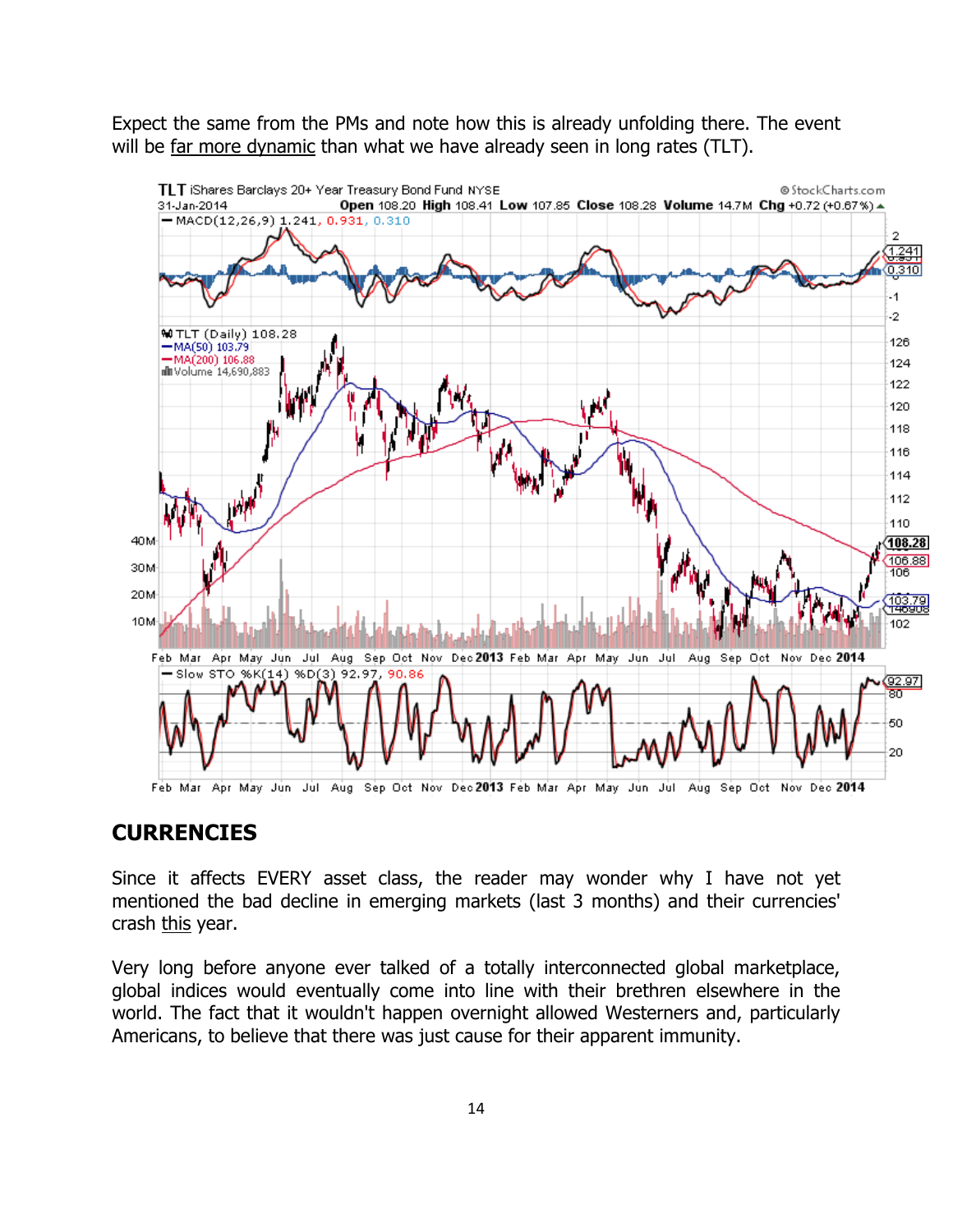Be certain, no one is immune and the calamities seen this year are exactly what I have been forecasting for our market in the new year. The emerging markets have been the first, that's all. At the end of this section, a single example is given.

While the emerging market currency debacle may have gone far enough in the short term, any rally could well coincide with the next phase of Dollar decline, as previously forecast in these reports.

It is only the former's collapse that has made the Dollar look comparatively appealing. However, it is the PMs that will have been the beneficiaries, not the Dollar, which has been held up, as a purely mathematical expression of currency levels.

The **1-year Dollar Index Bullish Fund chart** follows. Again, the MACD appears above the price chart, while the slow stochastic is shown below it.

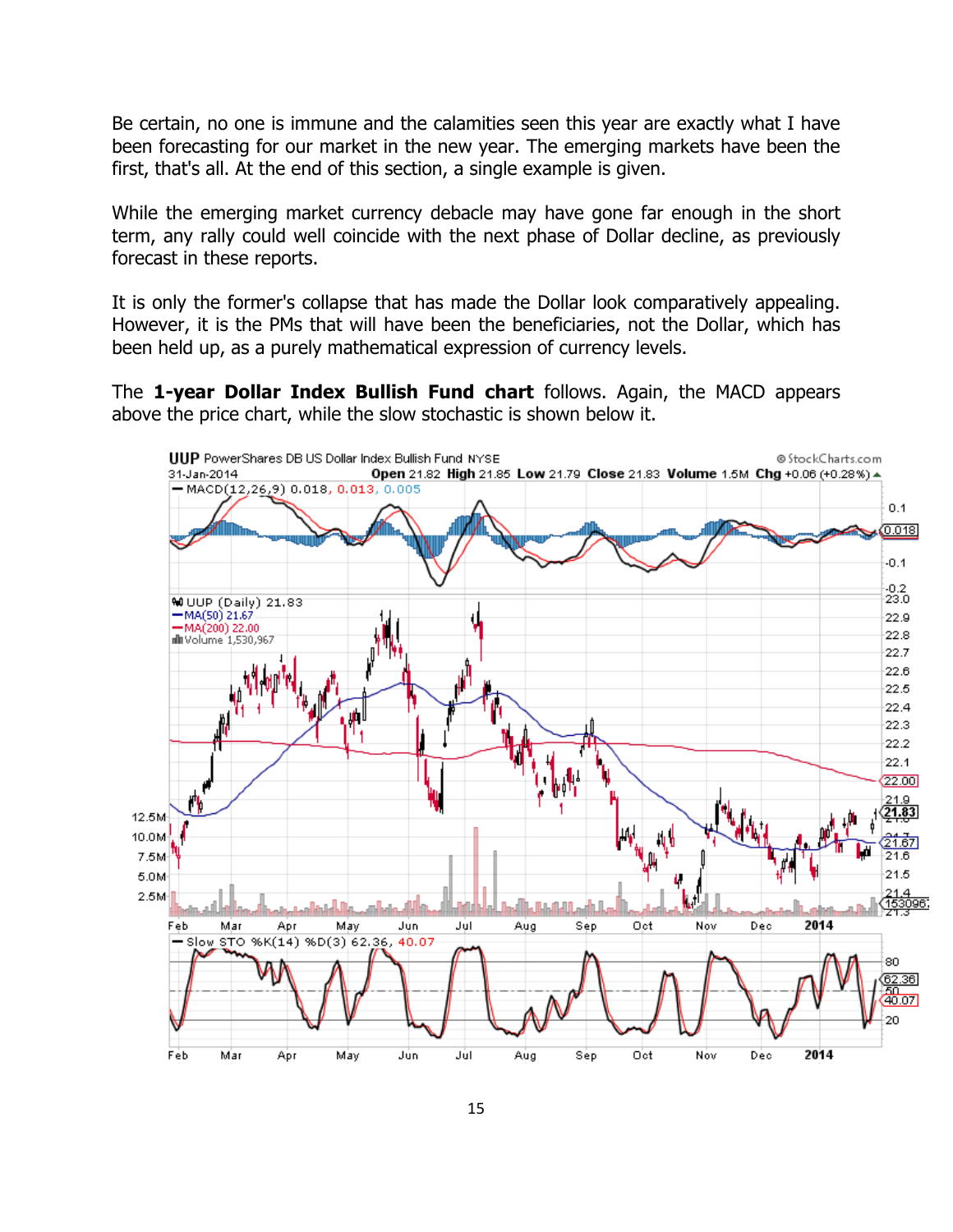## **December 19, 2013**

"The Dollar is performing as forecast and, again, a final train wreck would coincide with the significant lift-off in the PMs."

The forecast and analysis referred to above pertains to a 7-point expanding triangle, which necessarily ends with a hard smash.

Under this scenario, the 200-day MA immediately overhead will not be breached, and the action in the emerging markets' currencies will have been a forerunner to such action.

This makes sense, both due to the effect of the latter decline having held up the Dollar, as well as the countertrend bounce to come now exposing the Dollar's own and previously masked weakness.

The **1-year euro ETF chart** follows on page 17. As with the other charts, the MACD appears above the price chart, while the slow stochastic appears below it.

Consistent with the Dollar commentary above, the euro is approaching its 200-day MA and the 132 support level, which had been forecast in these pages, as was the euro's rally to its double-top

## **October 6, 2013**

"For the euro (above), this could mean a decline to 132, which would be followed by a rally back to the 136 level, or even marginal new highs."

The **1-year Yen ETF chart** appears on page 18.

## **October 6, 2013**

"The Yen (below), like the Dollar, appears to have an obvious pattern to read, I believe. Specifically, it seems to be concuding an a-b-c-d-e contracting triangle.

"This would be entirely consistent with the Dollar interpretation and lead to a **retest of the lows around 95, dead ahead.** 

The forecasted decline was bang on, except that it was actually weaker than imagined. For that reason, for now, I would contain any rally forecast to the 97 area.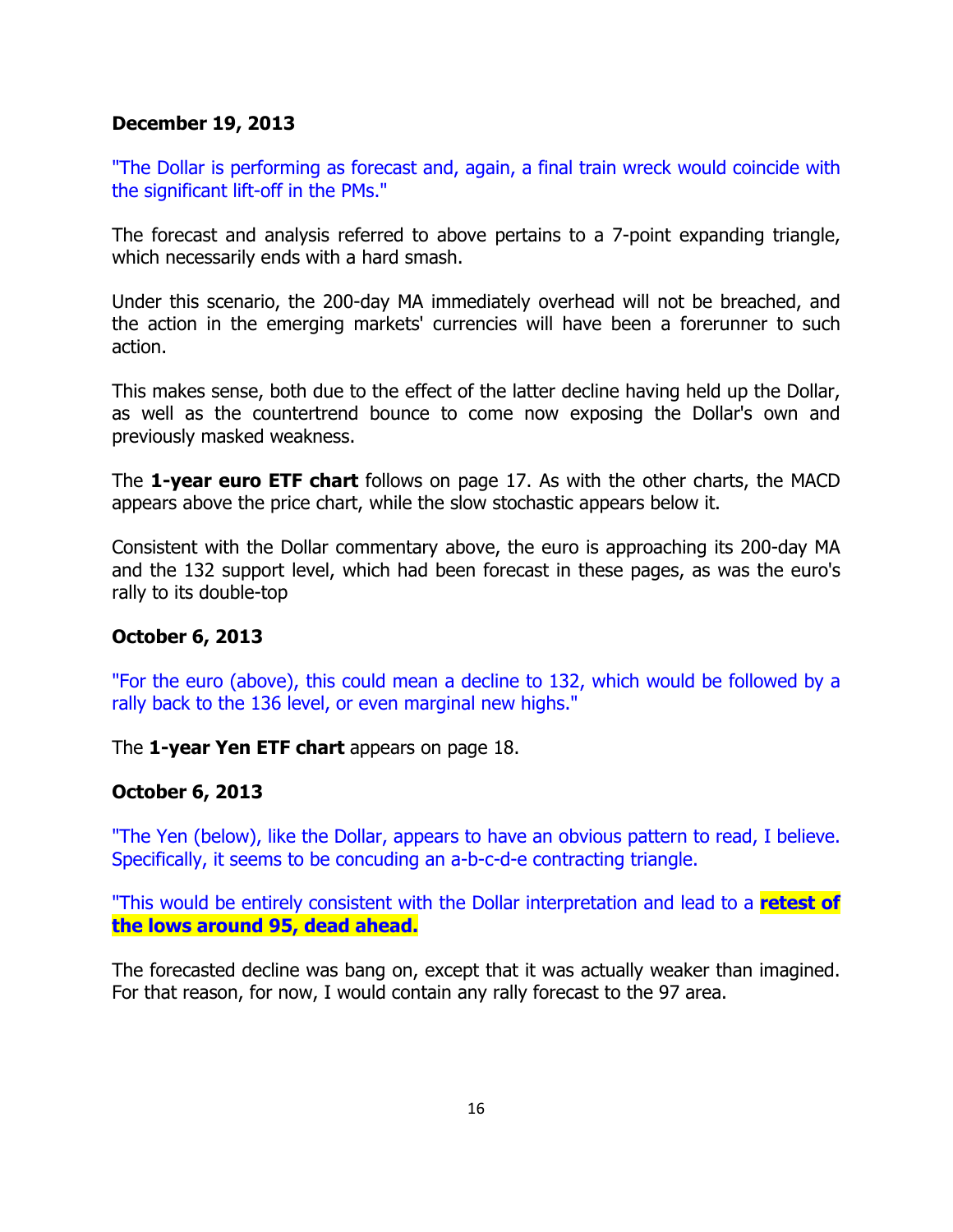

Please scroll down to Yen chart on page 18.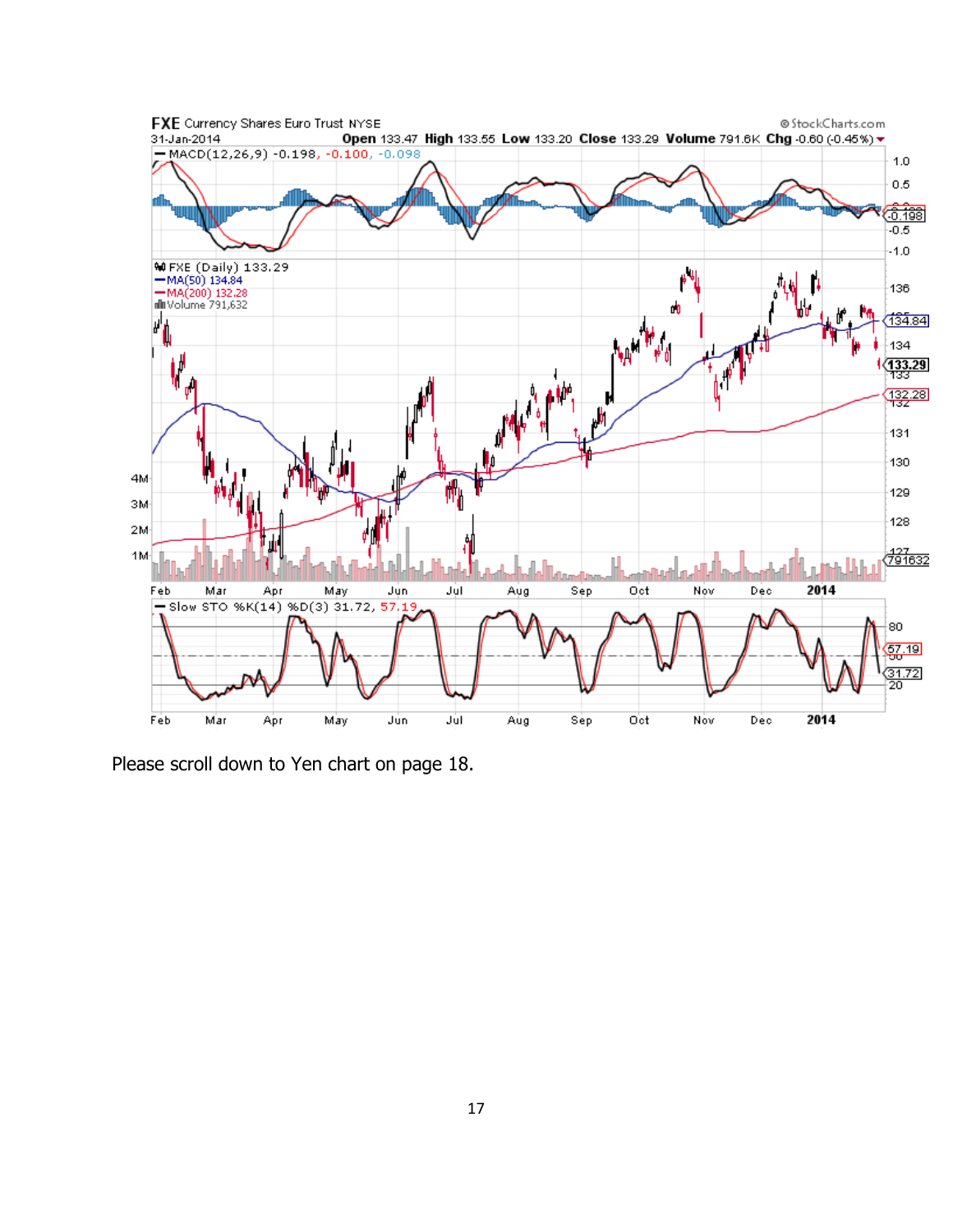

To conclude as well as take an abbreviated look at the hell that has broken loose in the emerging markets, please note the chart on the next page. It has two parts: on top is an overlay of gold, as commonly followed in USD, versus the Argentine Peso.

The bottom portion is gold priced in Argentine Pesos. Get the picture?

The vast majority of the world is debasing their currencies (except those accepting annexation, due to off-shore bank-purchased politicians, as seen in Canada and Mexico), and such charts as the one on page 19 eventually result.

Time is the sole question. Not "if."

I have been writing and forecasting a planned cataclysm as a power grab, and we are seeing the beginnings of it.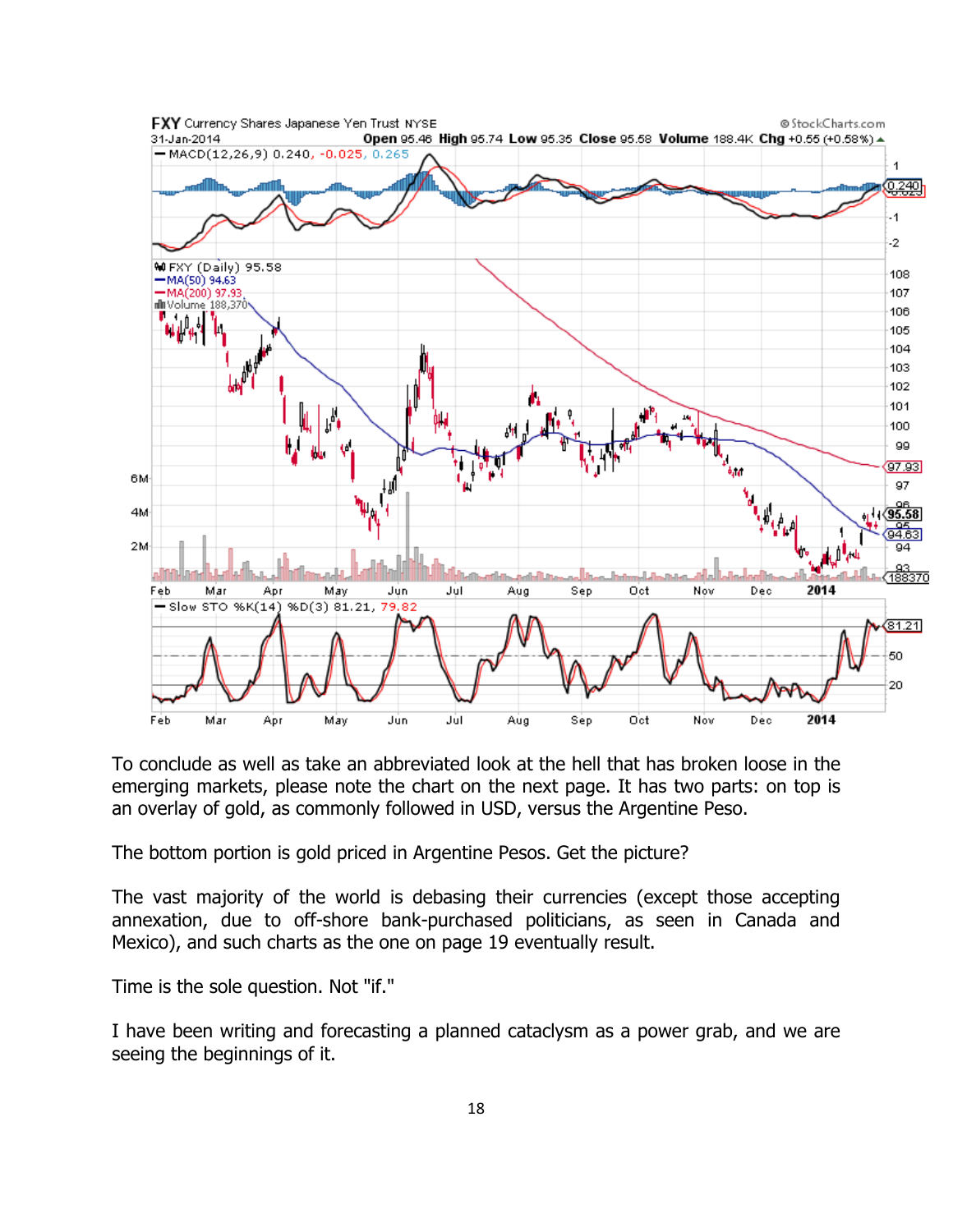History is unfolding before our very eyes, as the US reigns in QE just enough to choke the emerging markets, which were made dependant on the Pusherman to begin with.

New Years and end of year always mark turning points. I stressed that this year as much or more than ever, as evidenced in the New York section above, and the yearend reports regarding the PMs, Japan and New York.



Again, hang on to your hats. A perfect storm is coming. And, again, when, not if.

#### Sid Klein

LEGAL NOTICE: This market letter is the work product and intellectual property of Mr. Sidney Klein. It arises out of his training and profession as an international expert on financial equities. It is a private correspondence from Mr. Klein to his subscribers. Any person who copies or otherwise disseminates this letter becomes subject to international criminal and/or civil prosecution under the Universal Copyright Convention and the Berne Convention for the Protection of Literary and Artistic Works. Nearly all countries in the world have signed both of these Conventions and have pledged to enforce them through their own legal systems. In addition, Interpol may be called upon to assist in the international enforcement of these Conventions through its processes of arrest and extradition. If you are the *recipient* of a copy of this market letter, whether through the internet or by facsimile, you should immediately report to Mr. Klein the name of the person or entity that sent it to you. Send your email to sidklein@sidklein.com.

DISCLAIMER: This market letter is intended to assist in the dissemination of information to private subscribers. The information contained herein represents Mr. Klein's best efforts in good faith to advance knowledge to his clientele, but there can be no implied guarantee as to its accuracy or completeness. The information is given as of the date appearing on this market letter, and Mr. Klein assumes no obligation to update the information or advise on further developments relating to the information provided herein. No solicitation to buy or sell securities is intended, and none should be inferred. Investments are inherently risky, but investment risk